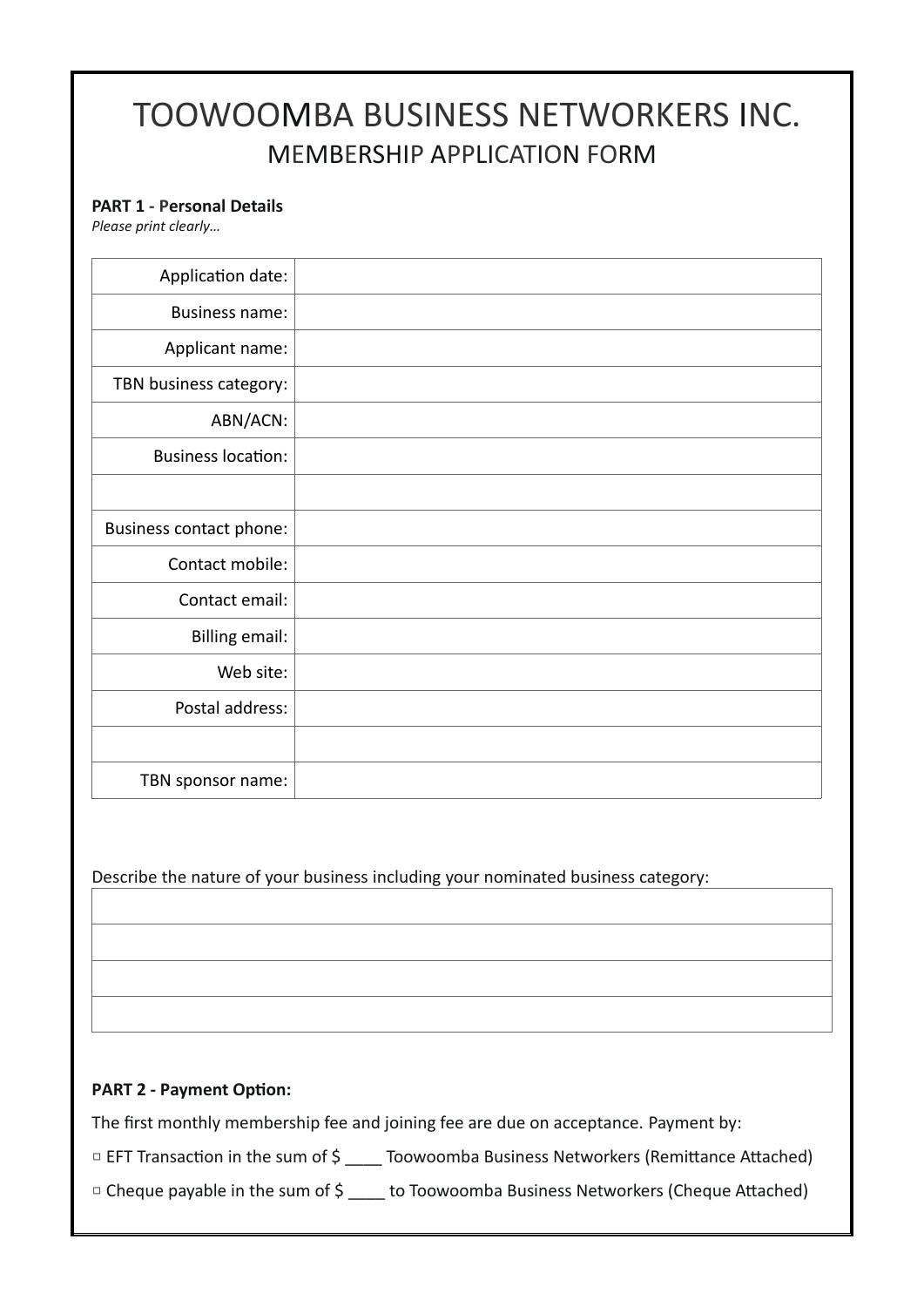|                                               | <b>PART 3 - References and Background Information</b>                                                                         |                                                                                                        |
|-----------------------------------------------|-------------------------------------------------------------------------------------------------------------------------------|--------------------------------------------------------------------------------------------------------|
| <b>Background Information:</b>                |                                                                                                                               |                                                                                                        |
|                                               |                                                                                                                               | Please fill out this questionnaire. This information will be kept confidential to TBN Management Team. |
|                                               |                                                                                                                               |                                                                                                        |
| Business structure: Is your business a        |                                                                                                                               |                                                                                                        |
| □ Sole Proprietorship                         |                                                                                                                               | $\Box$ Partnership                                                                                     |
| □ Corporation                                 |                                                                                                                               | □ Non-for-Profit Corporation                                                                           |
| What is your position in the business: I am a |                                                                                                                               |                                                                                                        |
| □ Owner                                       | □ Partner                                                                                                                     | □ Corporate Officer                                                                                    |
| □ Manager                                     | $\square$ Sales                                                                                                               | □ Independent Distributor                                                                              |
| Do you work in the business full-time?        | $\Box$ Yes                                                                                                                    | $\Box$ No                                                                                              |
|                                               |                                                                                                                               | How long have you been with the business you are representing?                                         |
|                                               | Does your business require: (Please tick and complete what is relevant)                                                       |                                                                                                        |
| □                                             | Licensing (please provide registration number):                                                                               |                                                                                                        |
| $\Box$                                        | Certification (please provide title):                                                                                         |                                                                                                        |
| □                                             | Accreditation (please provide title):                                                                                         |                                                                                                        |
| □                                             | State or other board exams (please provide title):                                                                            |                                                                                                        |
| □                                             | Continuing Education (please state frequency):                                                                                |                                                                                                        |
| □                                             | Bonding (bonding company name):                                                                                               |                                                                                                        |
| Other (please specify):<br>□                  |                                                                                                                               |                                                                                                        |
| If yes, please specify which organisation(s): | With what other business are you presently connected?<br>Do you currently have membership in another networking organisation? | $\Box$ Yes<br>$\Box$ No                                                                                |
|                                               |                                                                                                                               |                                                                                                        |
|                                               |                                                                                                                               |                                                                                                        |
| <b>Referee Information:</b>                   |                                                                                                                               |                                                                                                        |
|                                               | Please provide names and phone numbers of clients/business associates we may contact.                                         |                                                                                                        |
| Contact name                                  | Business name                                                                                                                 | Phone                                                                                                  |
|                                               |                                                                                                                               |                                                                                                        |
|                                               |                                                                                                                               |                                                                                                        |
|                                               |                                                                                                                               |                                                                                                        |